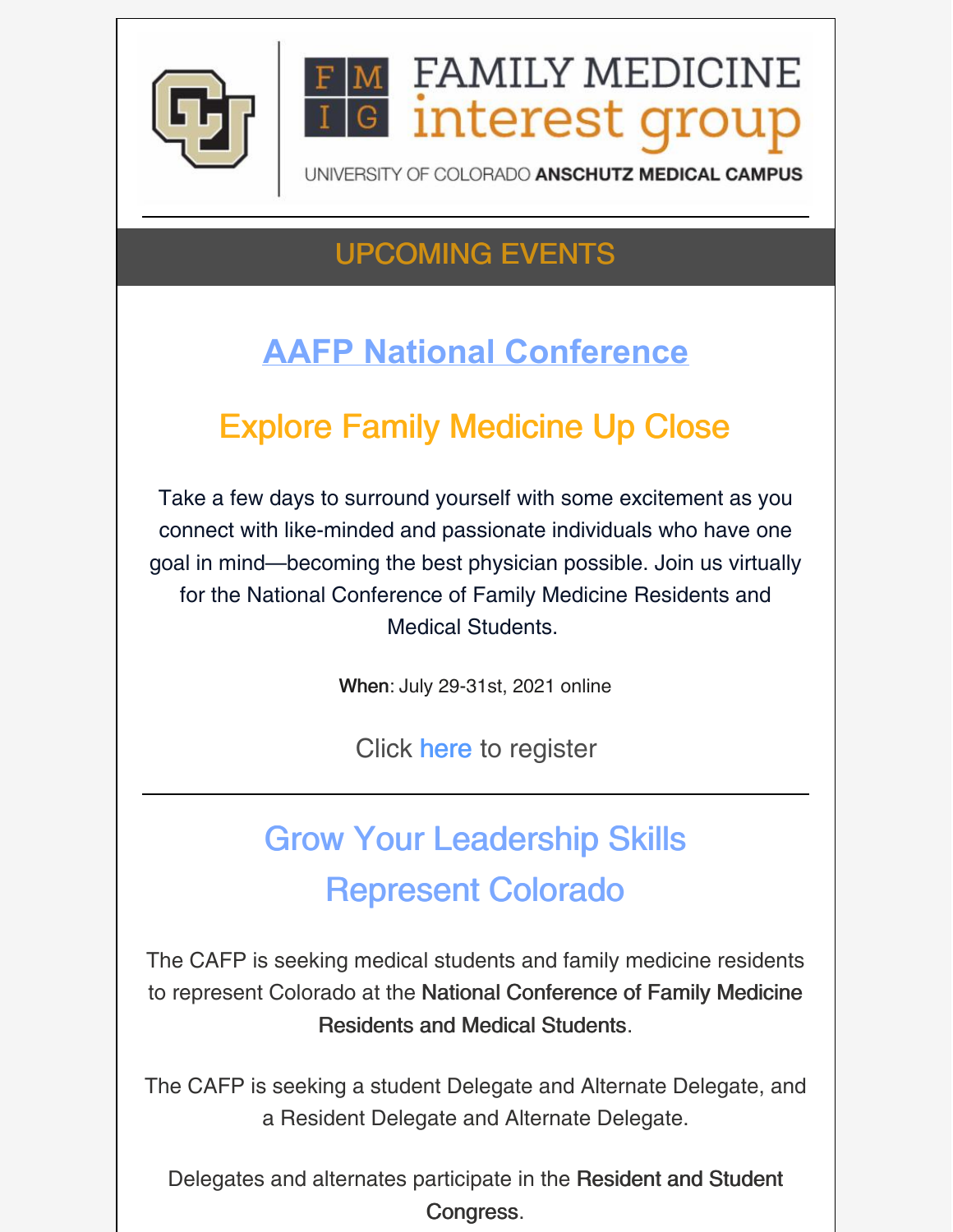The CAFP will cover expenses related to attending the conference.

Interested or want to learn more? Contact Erin Watwood at [erin@coloradoafp.org](mailto:erin@coloradoafp.org).

## Register now!

#### Colorado Family Medicine Residency Meet and Greet

August 10, 2021 6:30-8:30pm Cheluna Brewing Company (www.cheluna.com) Stanley Marketplace 2501 Dallas St #148, Aurora, CO 80010

Register [Here](https://www.surveymonkey.com/r/Aug10COMeetGreet)

#### GET INVOLVED

#### **Want To See An Event Happen? Let us know!**

Send us your suggestions of events and topics you would like to see as part of FMIG! Send us your ideas [HERE](https://forms.gle/6hGn9mDpepsrhQKG9)

## **Join CAFP Projects, Committees and Networking**

Colorado Academy of Family Physicians is looking to have more medical students join them and take part in various committees. Attached to this email [\(here\)](https://files.constantcontact.com/29e4ace2701/83161f45-7b2e-4370-a11c-4547d08ac705.docx?rdr=true) is a document outlining the various ways students can be involved. The highlights are joining the board of directors, taking part in public health projects, serving on the education committee, and attending summits, conferences and networking events. The details are attached, but please feel free to respond to this email with any questions.

#### **Highlight**

## **Follow us on Instagram!**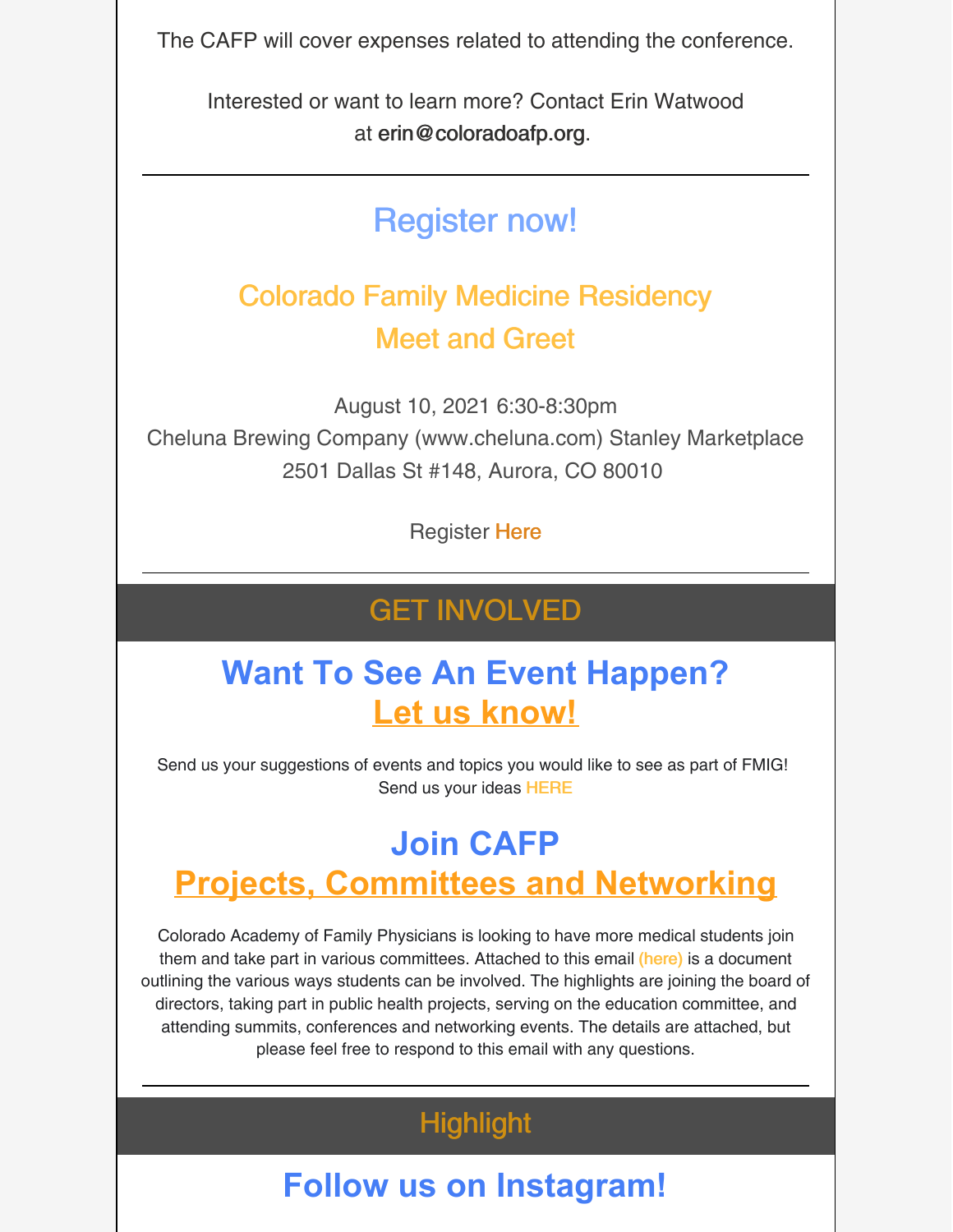#### **[#Humansoffamilymedicine](https://www.instagram.com/humansoffamilymedicine/)**



Reflection on excellent work done during COVID shutdown:

"One project that our clinic has taken up is thinking about, how can we use this time when we have all this accessibility, when we have all these appointments, to improve our population health? So, instead of waiting for patients to come to us, how can we reach out to our high-risk patients in a meaningful way and get them in for appointments, or get them on the phone with a doctor, to discuss their medical conditions in a preventative fashion? We're also thinking about how we utilize every member of our care team to the top of their licenses so we're all working together on the goal of using this time during the shutdown productively to improve people's health. A couple of weeks ago we rolled out an initiative where we have our Medical Assistants reaching out to our patients with uncontrolled diabetes, with hemoglobin A1cs over 9%. As of last week, we had scheduled in over 110 patients, many of whom had been lost to care, who needed to talk about their diabetes. So we're hoping we can, with our accessibility, turn the dial on this population's uncontrolled diabetes, which will hopefully also put them at lower risk of complications from COVID." -Roxanne Radi, MD MPH, Assistant Professor, Family Medicine

#### **NETWORKING**

## **Family Medicine Resident Mentoring**

For students interested in resident and/or faculty mentors, this is an informal program with the hope of being mutually beneficial to all parties involved. The goal is to help med students have a better understanding of family physicians and to help students succeed whether they decide family medicine is the right specialty for them or not.

We ask that mentors and mentees meet at least once a semester. Please fill out the quick form below so that we can best pair you with a good fit. **If you are [interested,](https://docs.google.com/forms/d/e/1FAIpQLSevbHXs2CWwKSZjpZNhmc22hHs9MJwb7s1D5aKo6FyfMQ7nXA/viewform?c=0&w=1) sign up here.**